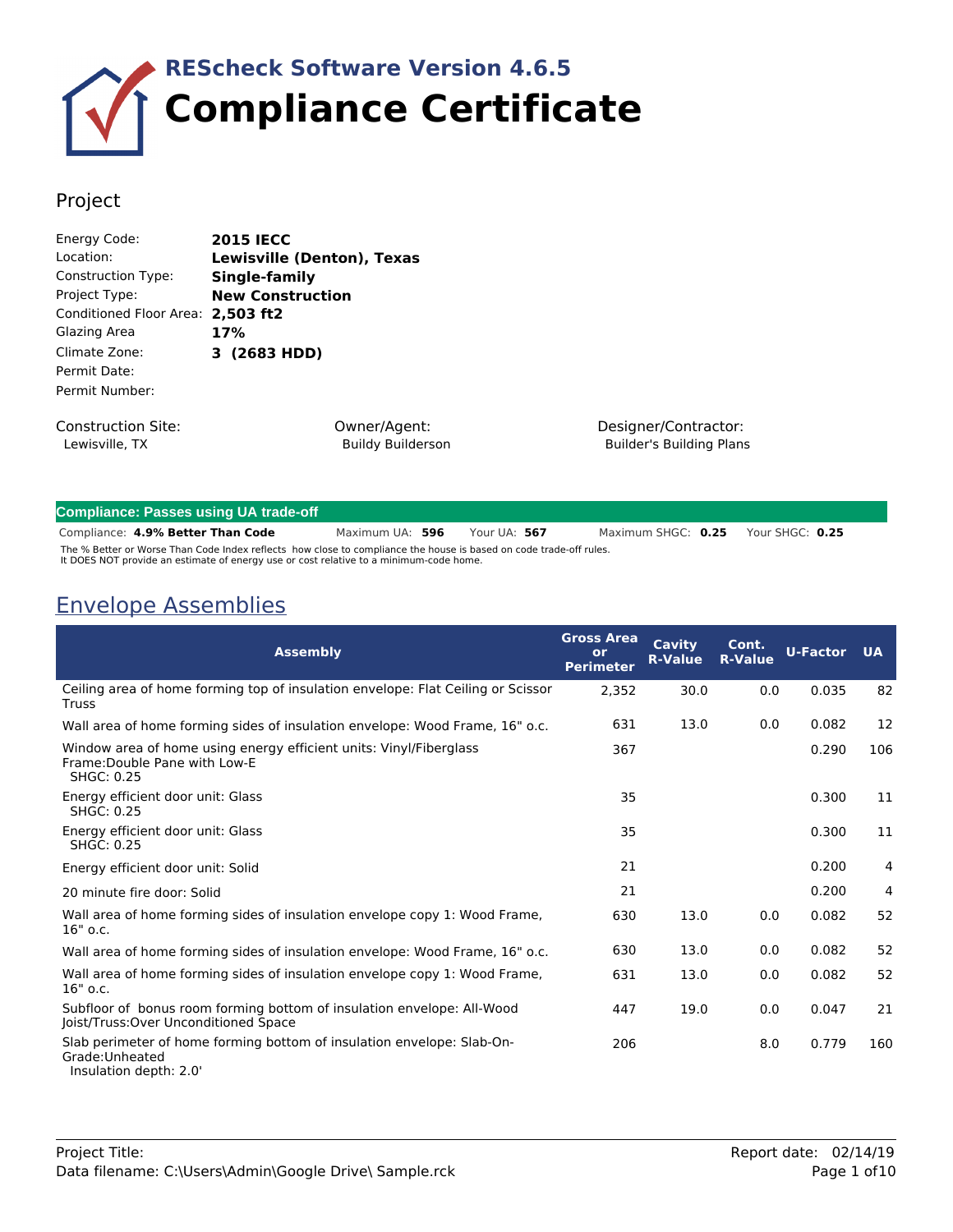*Compliance Statement:* The proposed building design described here is consistent with the building plans, specifications, and other calculations submitted with the permit application. The proposed building has been designed to meet the 2015 IECC requirements in RES*check* Version 4.6.5 and to comply with the mandatory requirements listed in the RES*check* Inspection Checklist.

Name - Title Signature Date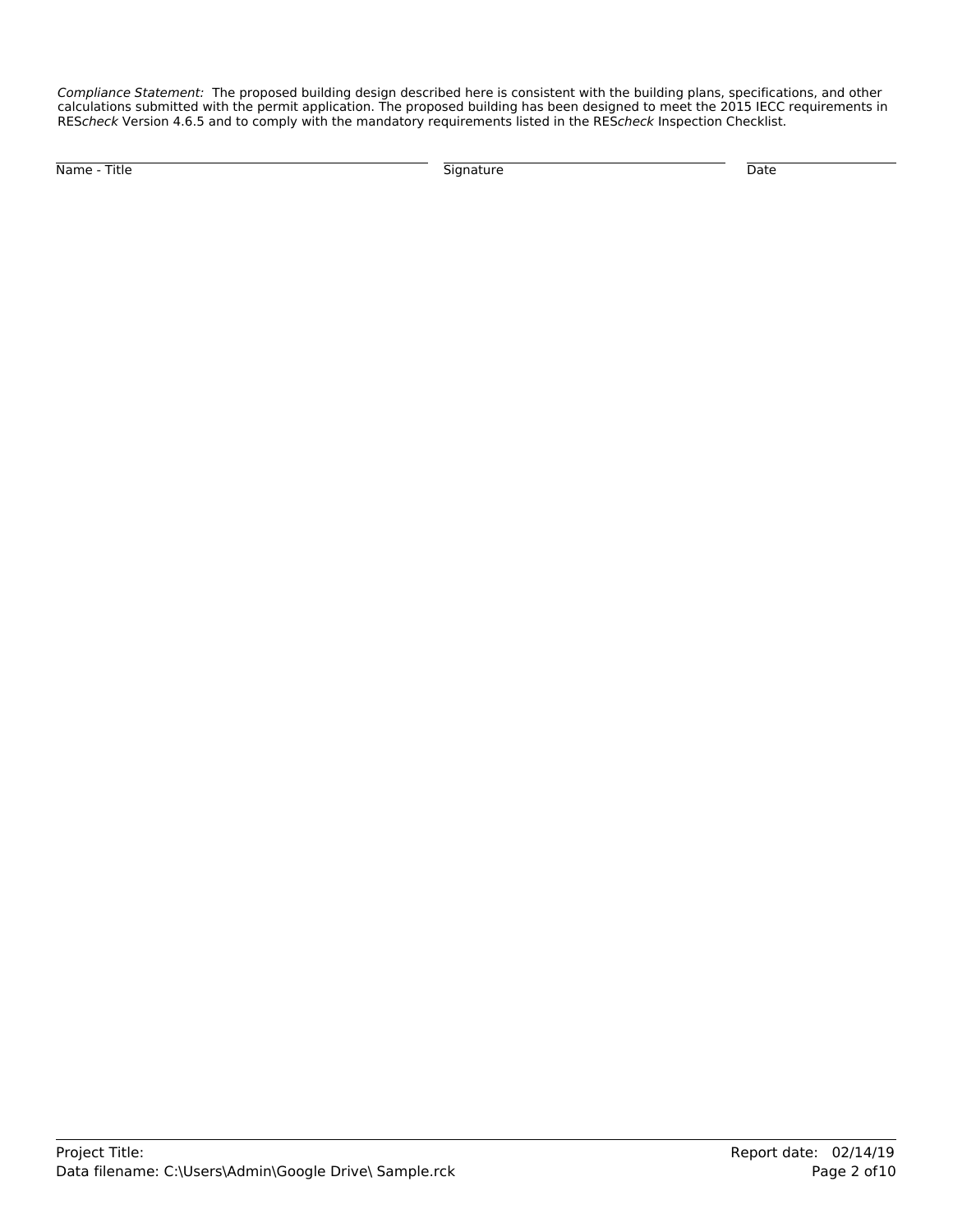## **Inspection Checklist RES***check* **Software Version 4.6.5**

Energy Code: 2015 IECC

Requirements: 0.0% were addressed directly in the RES*check* software

Text in the "Comments/Assumptions" column is provided by the user in the REScheck Requirements screen. For each requirement, the user certifies that a code requirement will be met and how that is documented, or that an exception is being claimed. Where compliance is itemized in a separate table, a reference to that table is provided.

| <b>Section</b><br>#<br>& Reg.ID                                    | <b>Pre-Inspection/Plan Review</b>                                                                                                                                                                                                                    | <b>Plans Verified</b><br><b>Value</b>    | <b>Field Verified</b><br>Value           | <b>Complies?</b>                                                                         | <b>Comments/Assumptions</b> |
|--------------------------------------------------------------------|------------------------------------------------------------------------------------------------------------------------------------------------------------------------------------------------------------------------------------------------------|------------------------------------------|------------------------------------------|------------------------------------------------------------------------------------------|-----------------------------|
| 103.1,<br>103.2<br>$[PR1]$ <sup>1</sup><br>$\circledcirc$          | Construction drawings and<br>documentation demonstrate<br>energy code compliance for the<br>building envelope. Thermal<br>envelope represented on<br>construction documents.                                                                         |                                          |                                          | $\square$ Complies<br>$\Box$ Does Not<br>□Not Observable<br>$\Box$ Not Applicable        |                             |
| 103.1,<br>103.2,<br>403.7<br>$[PR3]$ <sup>1</sup><br>$\circledast$ | Construction drawings and<br>documentation demonstrate<br>energy code compliance for<br>lighting and mechanical systems.<br>Systems serving multiple<br>dwelling units must demonstrate<br>compliance with the IECC<br><b>Commercial Provisions.</b> |                                          |                                          | $\sqcup$ Complies<br>$\Box$ Does Not<br>□Not Observable<br>$\square$ Not Applicable      |                             |
| 302.1,<br>403.7<br>$[PR2]$ <sup>2</sup><br>$\circledast$           | Heating and cooling equipment is<br>sized per ACCA Manual S based<br>on loads calculated per ACCA<br>Manual J or other methods<br>approved by the code official.                                                                                     | Heating:<br>Btu/hr<br>Cooling:<br>Btu/hr | Heating:<br>Btu/hr<br>Cooling:<br>Btu/hr | $\Box$ Complies<br>$\sqcup$ Does Not<br>$\sqcap$ Not Observable<br>$\Box$ Not Applicable |                             |

**Additional Comments/Assumptions:**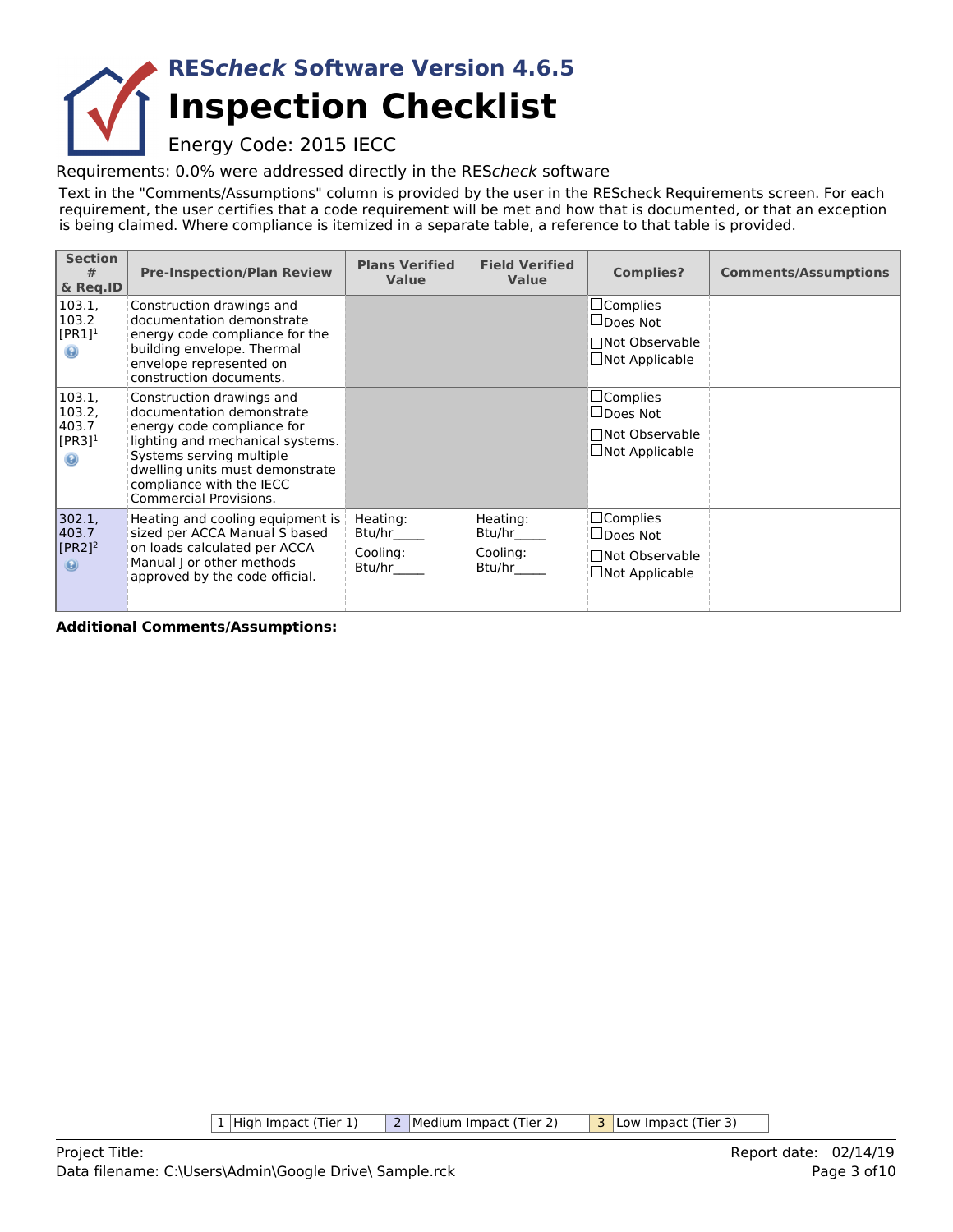| <b>Section</b><br>#<br>& Reg.ID                 | <b>Foundation Inspection</b>                                                                  | <b>Plans Verified</b><br><b>Value</b> | <b>Field Verified</b><br><b>Value</b> | <b>Complies?</b>                                             | <b>Comments/Assumptions</b>                      |
|-------------------------------------------------|-----------------------------------------------------------------------------------------------|---------------------------------------|---------------------------------------|--------------------------------------------------------------|--------------------------------------------------|
| 402.1.2<br>[FO1] <sup>1</sup><br>$\circledcirc$ | Slab edge insulation R-value.                                                                 | R-<br>Unheated<br>Heated              | $R-$<br>Unheated<br>Heated            | $\sqsupset$ Complies<br>$\sqcup$ Does Not<br>□Not Observable | See the Envelope Assemblies<br>table for values. |
|                                                 |                                                                                               |                                       |                                       | Not Applicable                                               |                                                  |
| 402.1.2<br>$[FO3]$ <sup>1</sup>                 | Slab edge insulation<br>depth/length.                                                         | ft                                    | ft                                    | $\Box$ Complies<br>$\sqcup$ Does Not                         | See the Envelope Assemblies<br>table for values. |
| 0                                               |                                                                                               |                                       |                                       | □Not Observable<br>Not Applicable                            |                                                  |
| 303.2.1<br>$[FO11]$ <sup>2</sup>                | A protective covering is installed<br>to protect exposed exterior<br>insulation and extends a |                                       |                                       | $\Box$ Complies<br>$\Box$ Does Not                           |                                                  |
| $\odot$                                         | minimum of 6 in. below grade.                                                                 |                                       |                                       | □Not Observable<br>$\Box$ Not Applicable                     |                                                  |
| 403.9<br>$[FO12]$ <sup>2</sup>                  | Snow- and ice-melting system<br>controls installed.                                           |                                       |                                       | $\square$ Complies<br>$\Box$ Does Not                        |                                                  |
| $\odot$                                         |                                                                                               |                                       |                                       | □Not Observable<br>$\Box$ Not Applicable                     |                                                  |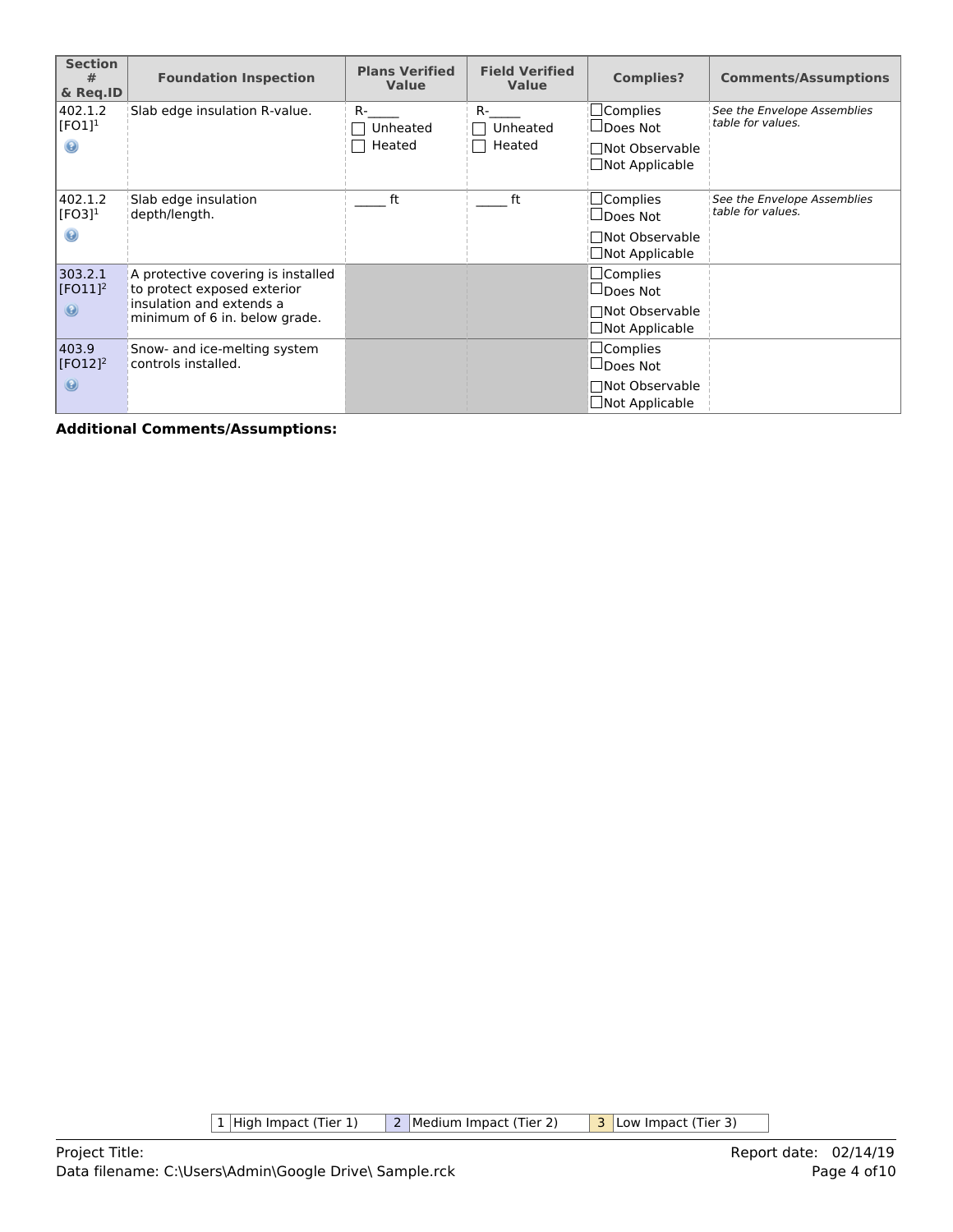| <b>Section</b><br>#<br>& Req.ID                                                     | <b>Framing / Rough-In Inspection</b>                                                                                                                                                                                                                                                                 | <b>Plans Verified</b><br><b>Value</b> | <b>Field Verified</b><br><b>Value</b> | <b>Complies?</b>                                                               | <b>Comments/Assumptions</b>                      |
|-------------------------------------------------------------------------------------|------------------------------------------------------------------------------------------------------------------------------------------------------------------------------------------------------------------------------------------------------------------------------------------------------|---------------------------------------|---------------------------------------|--------------------------------------------------------------------------------|--------------------------------------------------|
| 402.1.1,<br>402.3.4<br>$[FR1]$ <sup>1</sup><br>◉                                    | Door U-factor.                                                                                                                                                                                                                                                                                       | $U$ -                                 | $U$ -                                 | $\Box$ Complies<br>□Does Not<br>□Not Observable<br>□Not Applicable             | See the Envelope Assemblies<br>table for values. |
| 402.1.1,<br>402.3.1,<br>402.3.3,<br>402.5<br>$[FR2]$ <sup>1</sup><br>$\circledcirc$ | Glazing U-factor (area-weighted<br>average).                                                                                                                                                                                                                                                         | $U$ -                                 | U-                                    | $\Box$ Complies<br>□Does Not<br>□Not Observable<br>□Not Applicable             | See the Envelope Assemblies<br>table for values. |
| 402.1.1,<br>402.3.2,<br>402.3.3,<br>402.5<br>$[FR3]$ <sup>1</sup><br>$\odot$        | Glazing SHGC value (area-<br>weighted average).                                                                                                                                                                                                                                                      | SHGC:                                 | SHGC:                                 | $\Box$ Complies<br>□Does Not<br>□Not Observable<br>□Not Applicable             | See the Envelope Assemblies<br>table for values. |
| 303.1.3<br>$[FR4]$ <sup>1</sup><br>$\mathbf \Theta$                                 | U-factors of fenestration products<br>are determined in accordance<br>with the NFRC test procedure or<br>taken from the default table.                                                                                                                                                               |                                       |                                       | □Complies<br>$\Box$ Does Not<br>□Not Observable<br>$\Box$ Not Applicable       |                                                  |
| 402.4.1.1<br>[FR23] $1$<br>◉                                                        | Air barrier and thermal barrier<br>installed per manufacturer's<br>instructions.                                                                                                                                                                                                                     |                                       |                                       | $\Box$ Complies<br>$\Box$ Does Not<br>□Not Observable<br>$\Box$ Not Applicable |                                                  |
| 402.4.3<br>[FR20] $1$<br>◉                                                          | Fenestration that is not site built<br>is listed and labeled as meeting<br>AAMA /WDMA/CSA 101/I.S.2/A440<br>or has infiltration rates per NFRC<br>400 that do not exceed code<br>limits.                                                                                                             |                                       |                                       | $\Box$ Complies<br>$\Box$ Does Not<br>□Not Observable<br>$\Box$ Not Applicable |                                                  |
| 402.4.5<br>$[FR16]^2$                                                               | IC-rated recessed lighting fixtures<br>sealed at housing/interior finish<br>and labeled to indicate ≤2.0 cfm<br>leakage at 75 Pa.                                                                                                                                                                    |                                       |                                       | $\Box$ Complies<br>$\Box$ Does Not<br>□Not Observable<br>□Not Applicable       |                                                  |
| 403.3.1<br>$[FR12]$ <sup>1</sup><br>$\circledcirc$                                  | Supply and return ducts in attics<br>insulated $>=$ R-8 where duct is<br>$>=$ 3 inches in diameter and $>=$<br>$R-6$ where $<$ 3 inches. Supply and<br>return ducts in other portions of<br>the building insulated $>= R-6$ for<br>diameter $>=$ 3 inches and R-4.2<br>for $<$ 3 inches in diameter. |                                       |                                       | $\Box$ Complies<br>$\Box$ Does Not<br>□Not Observable<br>$\Box$ Not Applicable |                                                  |
| 403.3.5<br>$[FR15]$ <sup>3</sup><br>$\circledcirc$                                  | Building cavities are not used as<br>ducts or plenums.                                                                                                                                                                                                                                               |                                       |                                       | $\Box$ Complies<br>$\Box$ Does Not<br>□Not Observable<br>$\Box$ Not Applicable |                                                  |
| 403.4<br>$[FR17]^2$<br>$\circledcirc$                                               | HVAC piping conveying fluids<br>above 105 ºF or chilled fluids<br>below 55 $9$ F are insulated to $\geq$ R-<br>3.                                                                                                                                                                                    | $R$ -                                 | $R$ -                                 | $\Box$ Complies<br>$\Box$ Does Not<br>□Not Observable<br>□Not Applicable       |                                                  |
| 403.4.1<br>[FR24] $1$<br>◉                                                          | Protection of insulation on HVAC<br>piping.                                                                                                                                                                                                                                                          |                                       |                                       | $\Box$ Complies<br>$\Box$ Does Not<br>□Not Observable<br>$\Box$ Not Applicable |                                                  |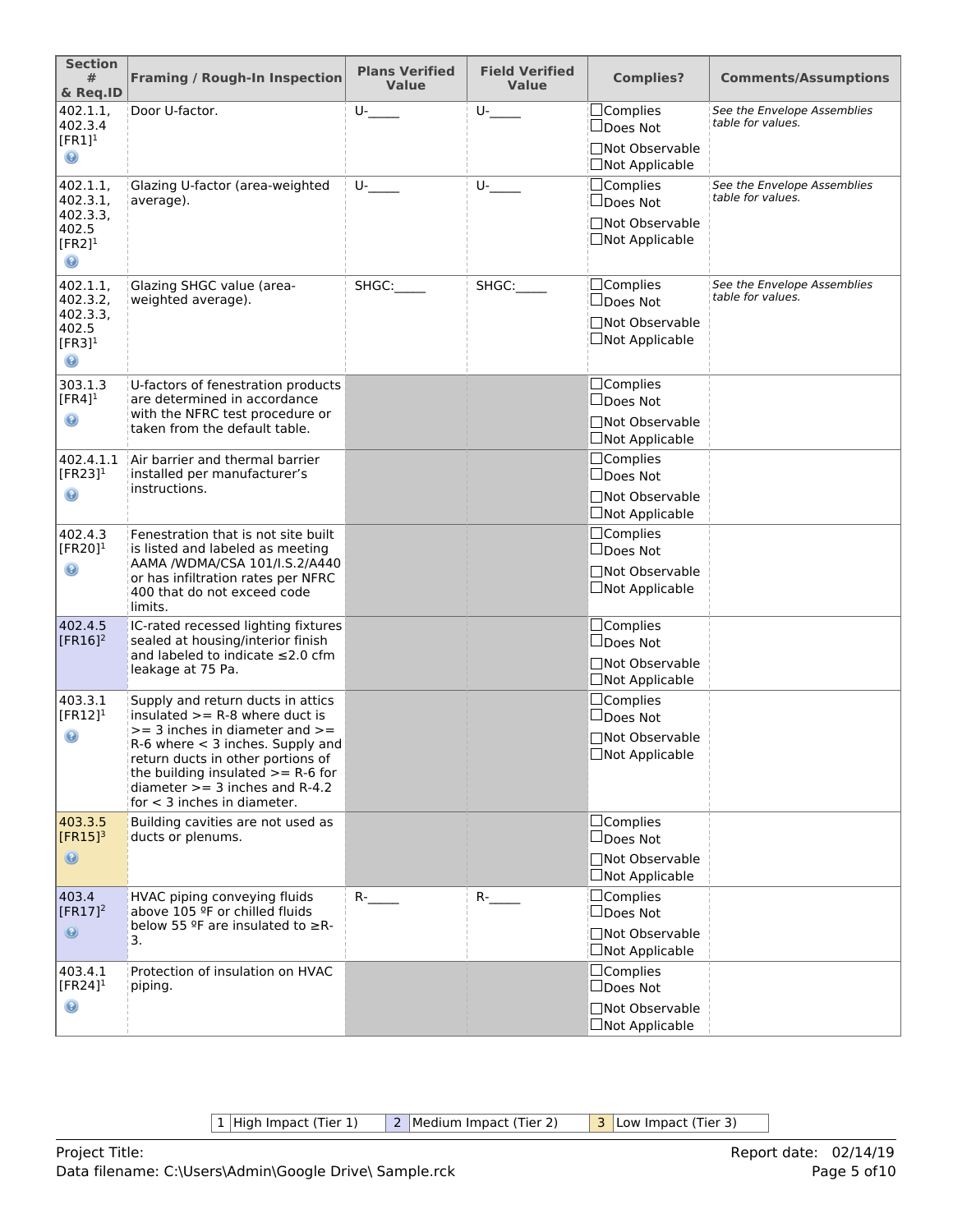| <b>Section</b><br>#<br>& Reg.ID             | <b>Framing / Rough-In Inspection</b>                                                      | <b>Plans Verified</b><br><b>Value</b> | <b>Field Verified</b><br><b>Value</b> | <b>Complies?</b>                                                               | <b>Comments/Assumptions</b> |
|---------------------------------------------|-------------------------------------------------------------------------------------------|---------------------------------------|---------------------------------------|--------------------------------------------------------------------------------|-----------------------------|
| 403.5.3<br>$[FR18]$ <sup>2</sup><br>$\odot$ | Hot water pipes are insulated to<br>$\geq$ R-3.                                           | $R-$                                  | $R_{\text{max}}$                      | ¦□Complies<br>$\Box$ Does Not<br>¦∏Not Observable<br>$\Box$ Not Applicable     |                             |
| 403.6<br>$[FR19]$ <sup>2</sup>              | Automatic or gravity dampers are<br>installed on all outdoor air<br>intakes and exhausts. |                                       |                                       | $\Box$ Complies<br>$\Box$ Does Not<br>□Not Observable<br>$\Box$ Not Applicable |                             |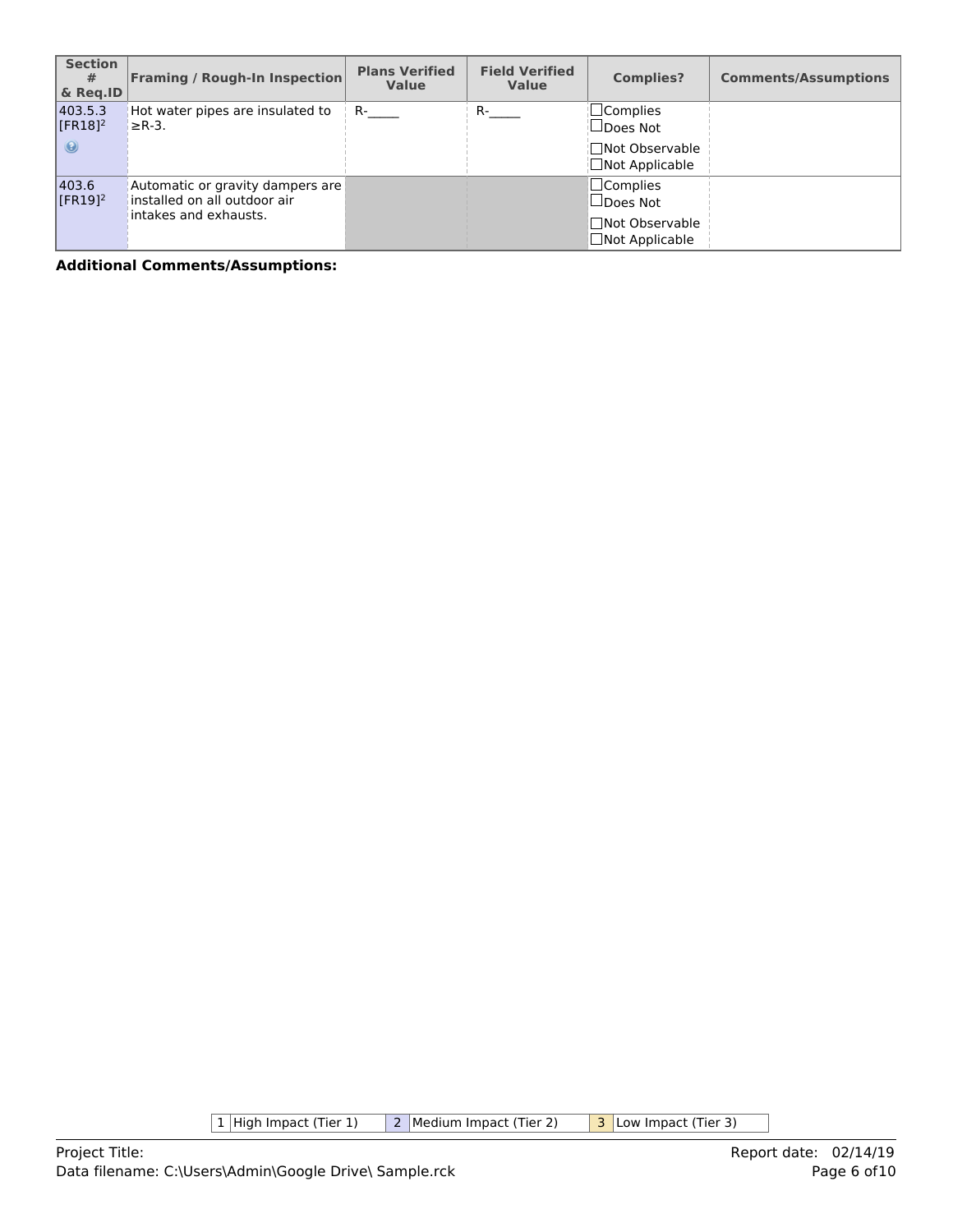| <b>Section</b><br>#<br>& Req.ID                                    | <b>Insulation Inspection</b>                                                                                                                                                                                                                                                                                                                                                                       | <b>Plans Verified</b><br>Value | <b>Field Verified</b><br><b>Value</b> | <b>Complies?</b>                                                                  | <b>Comments/Assumptions</b>                      |
|--------------------------------------------------------------------|----------------------------------------------------------------------------------------------------------------------------------------------------------------------------------------------------------------------------------------------------------------------------------------------------------------------------------------------------------------------------------------------------|--------------------------------|---------------------------------------|-----------------------------------------------------------------------------------|--------------------------------------------------|
| 303.1<br>$[IN13]$ <sup>2</sup><br>$\circledcirc$                   | All installed insulation is labeled<br>or the installed R-values<br>provided.                                                                                                                                                                                                                                                                                                                      |                                |                                       | $\Box$ Complies<br>$\Box$ Does Not<br>□Not Observable<br>□Not Applicable          |                                                  |
| 402.1.1,<br>402.2.6<br>$[IN1]$ <sup>1</sup><br>$\odot$             | Floor insulation R-value.                                                                                                                                                                                                                                                                                                                                                                          | R-<br>Wood<br>Steel            | $R-$<br>Wood<br>Steel                 | $\Box$ Complies<br>$\Box$ Does Not<br>□Not Observable<br>□Not Applicable          | See the Envelope Assemblies<br>table for values. |
| 303.2,<br>402.2.7<br>$[IN2]$ <sup>1</sup><br>$\odot$               | Floor insulation installed per<br>manufacturer's instructions and<br>in substantial contact with the<br>underside of the subfloor, or floor<br>framing cavity insulation is in<br>contact with the top side of<br>sheathing, or continuous<br>insulation is installed on the<br>underside of floor framing and<br>extends from the bottom to the<br>top of all perimeter floor framing<br>members. |                                |                                       | $\Box$ Complies<br>$\Box$ Does Not<br>□Not Observable<br>$\Box$ Not Applicable    |                                                  |
| 402.1.1.<br>402.2.5.<br>402.2.6<br>$[IN3]$ <sup>1</sup><br>$\odot$ | Wall insulation R-value. If this is a<br>mass wall with at least $\frac{1}{2}$ of the<br>wall insulation on the wall<br>exterior, the exterior insulation<br>requirement applies (FR10).                                                                                                                                                                                                           | R-<br>Wood<br>Mass<br>Steel    | $R-$<br>Wood<br>Mass<br>Steel         | $\Box$ Complies<br>$\sqcup$ Does Not<br>Not Observable<br>$\Box$ Not Applicable   | See the Envelope Assemblies<br>table for values. |
| 303.2<br>$[IN4]$ <sup>1</sup>                                      | Wall insulation is installed per<br>manufacturer's instructions.                                                                                                                                                                                                                                                                                                                                   |                                |                                       | $\square$ Complies<br>$\Box$ Does Not<br>□Not Observable<br>$\Box$ Not Applicable |                                                  |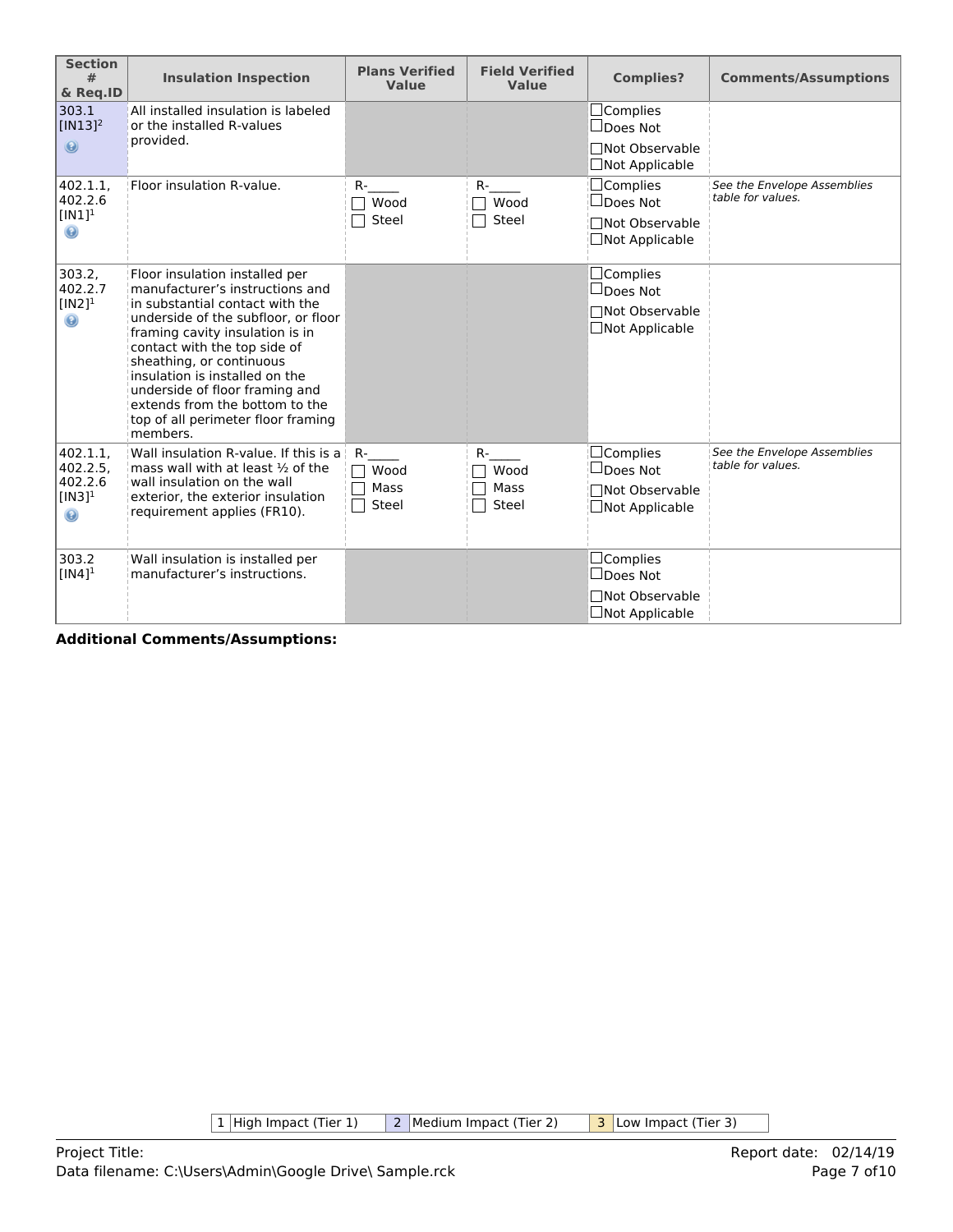| <b>Section</b><br>#<br>& Req.ID                          | <b>Final Inspection Provisions</b>                                                                                                                                                                                                                                                                                                                                                                                                                                     | <b>Plans Verified</b><br><b>Value</b> | <b>Field Verified</b><br><b>Value</b> | <b>Complies?</b>                                                                | <b>Comments/Assumptions</b>                      |
|----------------------------------------------------------|------------------------------------------------------------------------------------------------------------------------------------------------------------------------------------------------------------------------------------------------------------------------------------------------------------------------------------------------------------------------------------------------------------------------------------------------------------------------|---------------------------------------|---------------------------------------|---------------------------------------------------------------------------------|--------------------------------------------------|
| 402.1.1,<br>402.2.1<br>402.2.2,<br>402.2.6<br>$[FI]^{1}$ | Ceiling insulation R-value.                                                                                                                                                                                                                                                                                                                                                                                                                                            | $R-$<br>$\top$ Wood<br>Steel          | $R-$<br>$\sqcap$ Wood<br>Steel        | □Complies<br>□Does Not<br>□Not Observable<br>□Not Applicable                    | See the Envelope Assemblies<br>table for values. |
| 303.1.1.1<br>303.2<br>$[F12]$ <sup>1</sup>               | Ceiling insulation installed per<br>manufacturer's instructions.<br>Blown insulation marked every<br>$300$ ft <sup>2</sup> .                                                                                                                                                                                                                                                                                                                                           |                                       |                                       | $\Box$ Complies<br>$\Box$ Does Not<br>□Not Observable<br>$\Box$ Not Applicable  |                                                  |
| 402.2.3<br>$[F122]^2$                                    | Vented attics with air permeable<br>insulation include baffle adjacent<br>to soffit and eave vents that<br>extends over insulation.                                                                                                                                                                                                                                                                                                                                    |                                       |                                       | □Complies<br>$\Box$ Does Not<br>□Not Observable<br>$\Box$ Not Applicable        |                                                  |
| 402.2.4<br>$[F13]$ <sup>1</sup>                          | Attic access hatch and door<br>insulation $\geq$ R-value of the<br>adjacent assembly.                                                                                                                                                                                                                                                                                                                                                                                  | $R$ - $\qquad$                        | $R$ -                                 | $\Box$ Complies<br>$\Box$ Does Not<br>□Not Observable<br>□Not Applicable        |                                                  |
| 402.4.1.2<br>$[FI17]^{1}$                                | Blower door test @ 50 Pa. <= 5<br>ach in Climate Zones 1-2, and<br><= 3 ach in Climate Zones 3-8.                                                                                                                                                                                                                                                                                                                                                                      | $ACH 50 =$                            | $ACH 50 =$                            | $\Box$ Complies<br>□Does Not<br><b>Not Observable</b><br><b>□Not Applicable</b> |                                                  |
| 403.3.4<br>$[FI4]$ <sup>1</sup>                          | Duct tightness test result of $\leq$ = 4<br>cfm/100 ft2 across the system or<br>$\epsilon$ =3 cfm/100 ft2 without air<br>handler @ 25 Pa. For rough-in<br>tests, verification may need to<br>occur during Framing Inspection.                                                                                                                                                                                                                                          | $c$ fm/100<br>ft <sup>2</sup>         | $\_$ cfm/100<br>ft <sup>2</sup>       | $\Box$ Complies<br>$\Box$ Does Not<br>□Not Observable<br>$\Box$ Not Applicable  |                                                  |
| 403.3.3<br>$[FI27]^{1}$                                  | Ducts are pressure tested to<br>determine air leakage with<br>either: Rough-in test: Total<br>leakage measured with a<br>pressure differential of 0.1 inch<br>w.g. across the system including<br>the manufacturer's air handler<br>enclosure if installed at time of<br>test. Postconstruction test: Total<br>leakage measured with a<br>pressure differential of 0.1 inch<br>w.g. across the entire system<br>including the manufacturer's air<br>handler enclosure. | cfm/100<br>ft <sup>2</sup>            | cfm/100<br>ft <sup>2</sup>            | $\Box$ Complies<br>□Does Not<br><b>Not Observable</b><br>□Not Applicable        |                                                  |
| 403.3.2.1<br>$[FI24]$ <sup>1</sup>                       | Air handler leakage designated<br>by manufacturer at $\lt$ =2% of<br>design air flow.                                                                                                                                                                                                                                                                                                                                                                                  |                                       |                                       | □Complies<br>$\Box$ Does Not<br>□Not Observable<br>$\Box$ Not Applicable        |                                                  |
| 403.1.1<br>$[F19]^{2}$                                   | Programmable thermostats<br>installed for control of primary<br>heating and cooling systems and<br>initially set by manufacturer to<br>code specifications.                                                                                                                                                                                                                                                                                                            |                                       |                                       | □Complies<br>$\square$ Does Not<br>□Not Observable<br>$\Box$ Not Applicable     |                                                  |
| 403.1.2<br>$[$ FI10] <sup>2</sup>                        | Heat pump thermostat installed<br>on heat pumps.                                                                                                                                                                                                                                                                                                                                                                                                                       |                                       |                                       | $\Box$ Complies<br>$\Box$ Does Not<br>□Not Observable<br>$\Box$ Not Applicable  |                                                  |
| 403.5.1<br>$[F111]^2$                                    | Circulating service hot water<br>systems have automatic or<br>accessible manual controls.                                                                                                                                                                                                                                                                                                                                                                              |                                       |                                       | $\Box$ Complies<br>$\Box$ Does Not<br>□Not Observable<br>$\Box$ Not Applicable  |                                                  |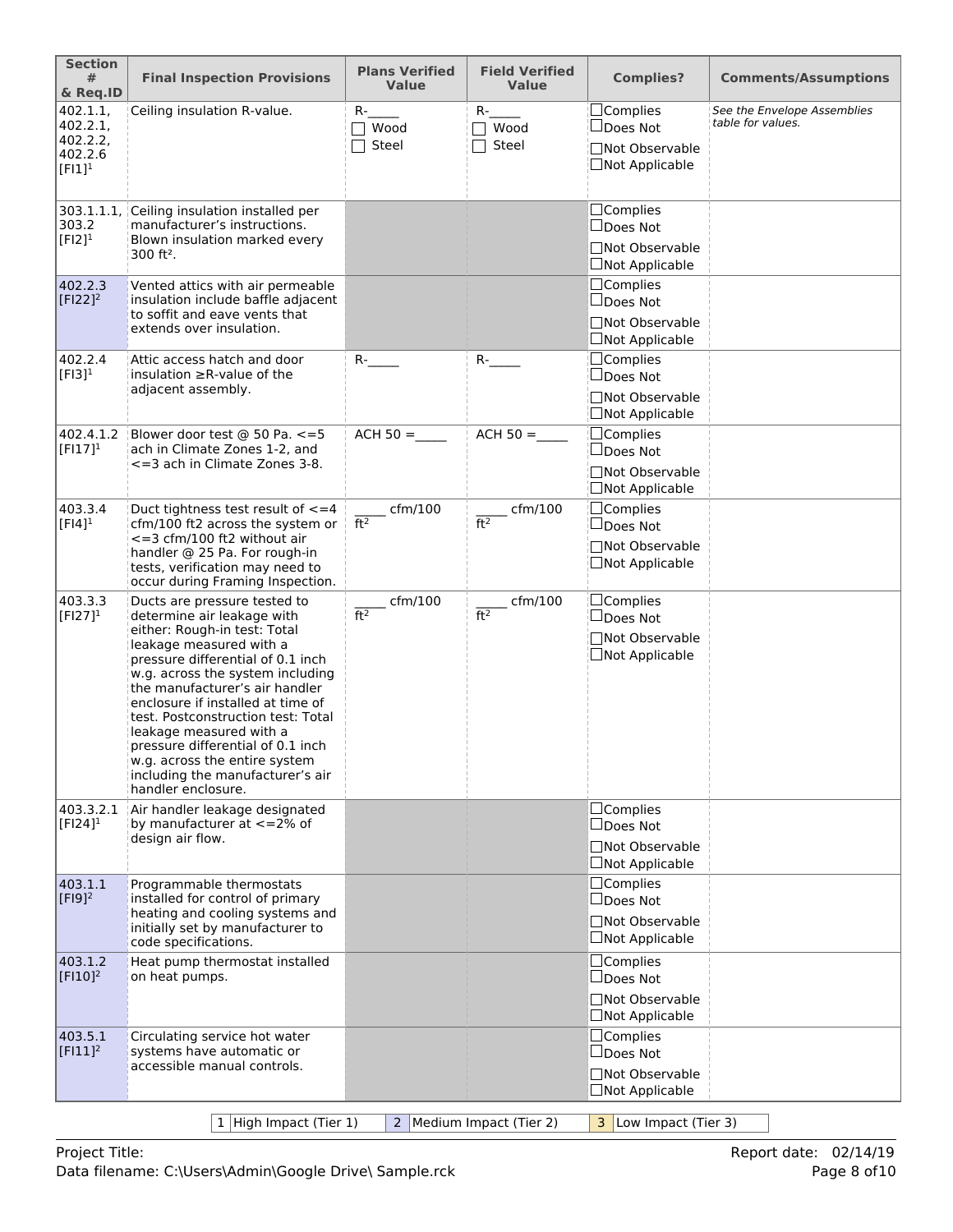| <b>Section</b><br>#<br>& Req.ID           | <b>Final Inspection Provisions</b>                                                                                                                                                                                                                                                                                                                                                                                                                                                                                   | <b>Plans Verified</b><br><b>Value</b> | <b>Field Verified</b><br><b>Value</b> | <b>Complies?</b>                                                               | <b>Comments/Assumptions</b> |
|-------------------------------------------|----------------------------------------------------------------------------------------------------------------------------------------------------------------------------------------------------------------------------------------------------------------------------------------------------------------------------------------------------------------------------------------------------------------------------------------------------------------------------------------------------------------------|---------------------------------------|---------------------------------------|--------------------------------------------------------------------------------|-----------------------------|
| 403.6.1<br>$[$ F125]^{2}                  | All mechanical ventilation system<br>fans not part of tested and listed<br>HVAC equipment meet efficacy<br>and air flow limits.                                                                                                                                                                                                                                                                                                                                                                                      |                                       |                                       | $\Box$ Complies<br>$\Box$ Does Not<br>□Not Observable<br>$\Box$ Not Applicable |                             |
| 403.2<br>$[F126]^{2}$                     | Hot water boilers supplying heat<br>through one- or two-pipe heating<br>systems have outdoor setback<br>control to lower boiler water<br>temperature based on outdoor<br>temperature.                                                                                                                                                                                                                                                                                                                                |                                       |                                       | $\Box$ Complies<br>$\Box$ Does Not<br>□Not Observable<br>□Not Applicable       |                             |
| 403.5.1.1<br>$[F128]^{2}$                 | Heated water circulation systems<br>have a circulation pump. The<br>system return pipe is a dedicated<br>return pipe or a cold water supply<br>pipe. Gravity and thermos-<br>syphon circulation systems are<br>not present. Controls for<br>circulating hot water system<br>pumps start the pump with signal<br>for hot water demand within the<br>occupancy. Controls<br>automatically turn off the pump<br>when water is in circulation loop<br>is at set-point temperature and<br>no demand for hot water exists. |                                       |                                       | □Complies<br>$\square$ Does Not<br>□Not Observable<br>$\Box$ Not Applicable    |                             |
| 403.5.1.2<br>$[F129]^{2}$                 | Electric heat trace systems<br>comply with IEEE 515.1 or UL<br>515. Controls automatically<br>adjust the energy input to the<br>heat tracing to maintain the<br>desired water temperature in the<br>piping.                                                                                                                                                                                                                                                                                                          |                                       |                                       | $\Box$ Complies<br>$\Box$ Does Not<br>□Not Observable<br>$\Box$ Not Applicable |                             |
| 403.5.2<br>$[F130]^{2}$                   | Water distribution systems that<br>have recirculation pumps that<br>pump water from a heated water<br>supply pipe back to the heated<br>water source through a cold<br>water supply pipe have a<br>demand recirculation water<br>system. Pumps have controls<br>that manage operation of the<br>pump and limit the temperature<br>of the water entering the cold<br>water piping to 104ºF.                                                                                                                           |                                       |                                       | $\Box$ Complies<br>$\Box$ Does Not<br>□Not Observable<br>$\Box$ Not Applicable |                             |
| 403.5.4<br>$[F131]^2$                     | Drain water heat recovery units<br>tested in accordance with CSA<br>B55.1. Potable water-side<br>pressure loss of drain water heat<br>recovery units $<$ 3 psi for<br>individual units connected to one<br>or two showers. Potable water-<br>side pressure loss of drain water<br>heat recovery units $<$ 2 psi for<br>individual units connected to<br>three or more showers.                                                                                                                                       |                                       |                                       | □Complies<br>$\Box$ Does Not<br>□Not Observable<br>$\Box$ Not Applicable       |                             |
| 404.1<br>$[F16]$ <sup>1</sup>             | 75% of lamps in permanent<br>fixtures or 75% of permanent<br>fixtures have high efficacy lamps.<br>Does not apply to low-voltage<br>lighting.                                                                                                                                                                                                                                                                                                                                                                        |                                       |                                       | $\Box$ Complies<br>$\Box$ Does Not<br>□Not Observable<br>□Not Applicable       |                             |
| 404.1.1<br>$[Fl23]^{3}$<br>$\circledcirc$ | Fuel gas lighting systems have<br>no continuous pilot light.                                                                                                                                                                                                                                                                                                                                                                                                                                                         |                                       |                                       | $\Box$ Complies<br>$\Box$ Does Not<br>□Not Observable<br>$\Box$ Not Applicable |                             |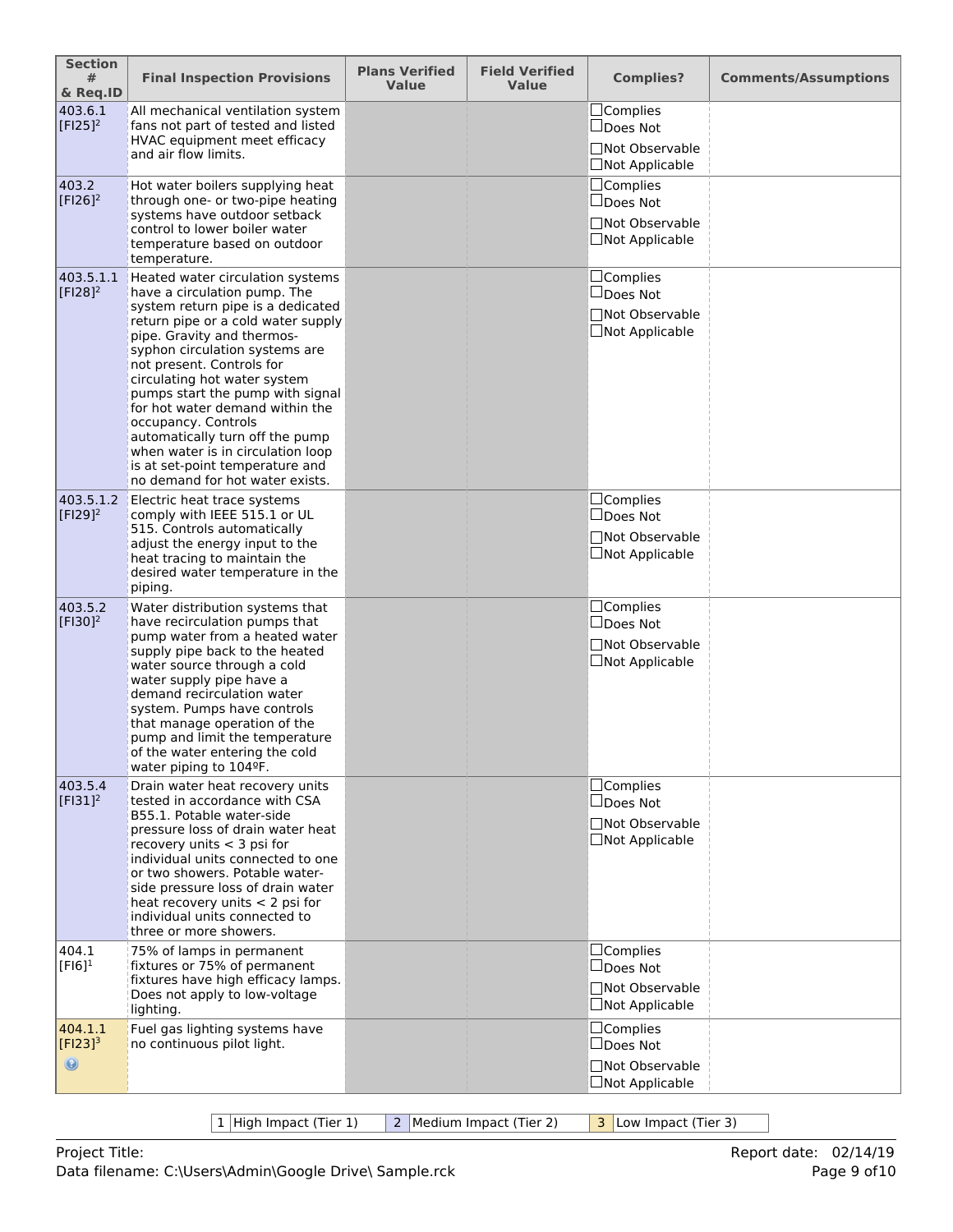| <b>Section</b><br>#<br>& Reg.ID | <b>Final Inspection Provisions</b>                                                      | <b>Plans Verified</b><br><b>Value</b> | <b>Field Verified</b><br><b>Value</b> | <b>Complies?</b>                                                                  | <b>Comments/Assumptions</b> |
|---------------------------------|-----------------------------------------------------------------------------------------|---------------------------------------|---------------------------------------|-----------------------------------------------------------------------------------|-----------------------------|
| 401.3<br>$[F17]^{2}$            | Compliance certificate posted.                                                          |                                       |                                       | $\square$ Complies<br>$\Box$ Does Not<br>□Not Observable<br>$\Box$ Not Applicable |                             |
| 303.3<br>$[F18]$ <sup>3</sup>   | Manufacturer manuals for<br>mechanical and water heating<br>systems have been provided. |                                       |                                       | $\Box$ Complies<br>$\Box$ Does Not<br>□Not Observable<br>$\Box$ Not Applicable    |                             |